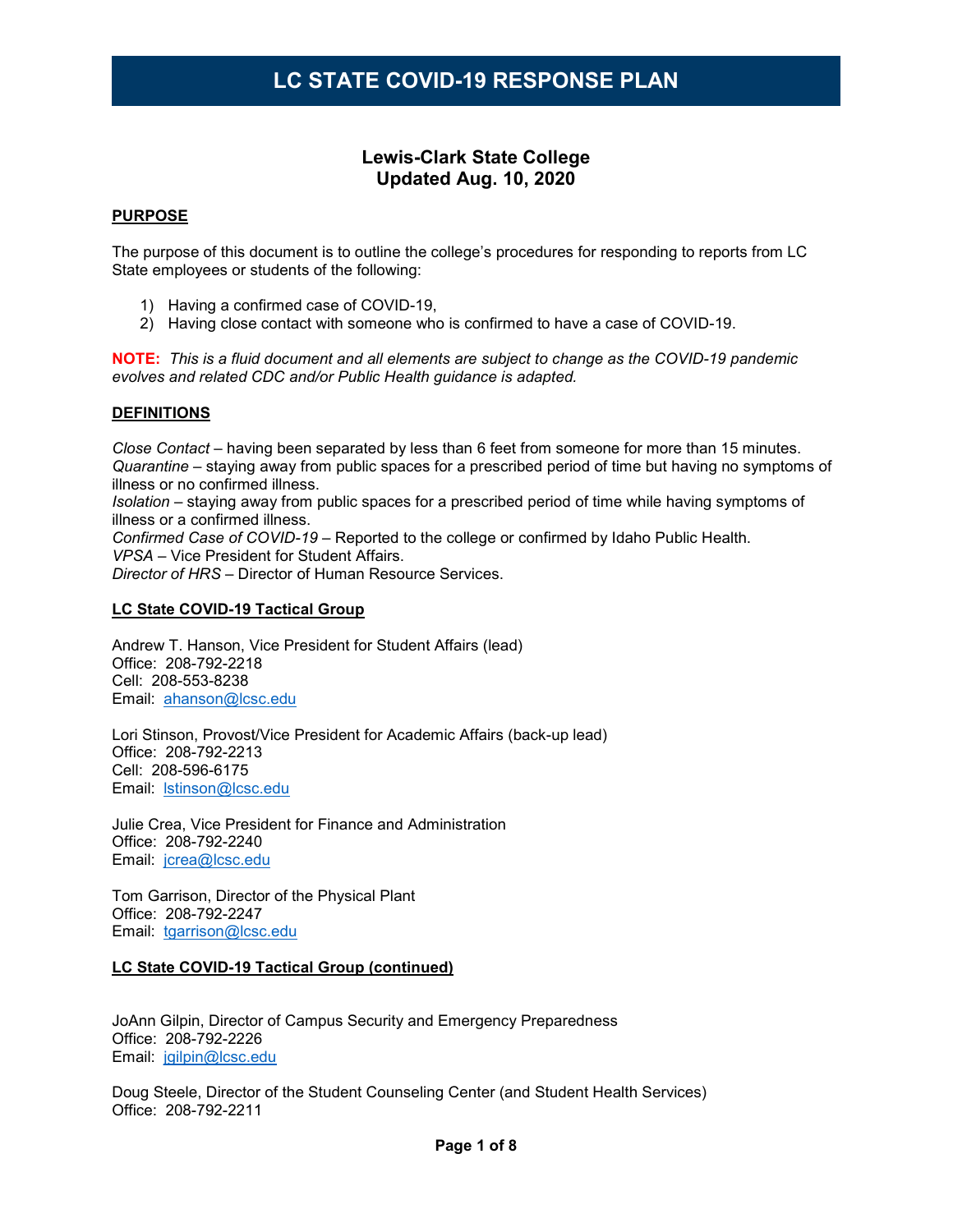Email: [dlsteele@lcsc.edu](mailto:dlsteele@lcsc.edu)

Logan Fowler, Director of College Communications and Marketing Office: 208-792-2200 Email: [ljfowler@lcsc.edu](mailto:ljfowler@lcsc.edu)

Brooke Henze, Director of Athletics Office: 208-792-2675 Email: [blhenze@lcsc.edu](mailto:blhenze@lcsc.edu)

Vikki Swift-Raymond, Director of Human Resource Services Office: 208-792-2269 Email: [vswift@lcsc.edu](mailto:vswift@lcsc.edu)

Debbie Kolstad, Director of Residence Life Office: 208-792-2053 Email: [dqkolstad@lcsc.edu](mailto:dqkolstad@lcsc.edu)

Celeste McCormick, Interim Director of Information Technology Office: 208-792-2215 Email: [cmmccormick@lcsc.edu](mailto:cmmccormick@lcsc.edu)

Tim Wheeler, Director of Food Services Office: 208-792-2135 Email: [tlwheeler@lcsc.edu](mailto:tlwheeler@lcsc.edu)

#### **Additional Resources**

President's Office Dr. Cynthia L. Pemberton, President Ms. Lori Ruddell, Executive Assistant/Office of the President Office: 208-792-2216 Email: [president@lcsc.edu](mailto:president@lcsc.edu)

#### **Additional Resources (continued)**

Sr. Director, LCSC Coeur d'Alene Center Rocky Owens Office: 208-292-2673 Email: rwowens@lcsc.edu

Idaho Public Health North Central District Office: 208-799-3100

LCSC Student Health Services Office: 208-792-2251

#### **Executive Cabinet**

Dr. Cynthia L. Pemberton, President Dr. Lori Stinson, Provost/Vice President for Academic Affairs Dr. Andrew T. Hanson, Vice President for Student Affairs Dr. Julie Crea, Vice President for Finance and Administration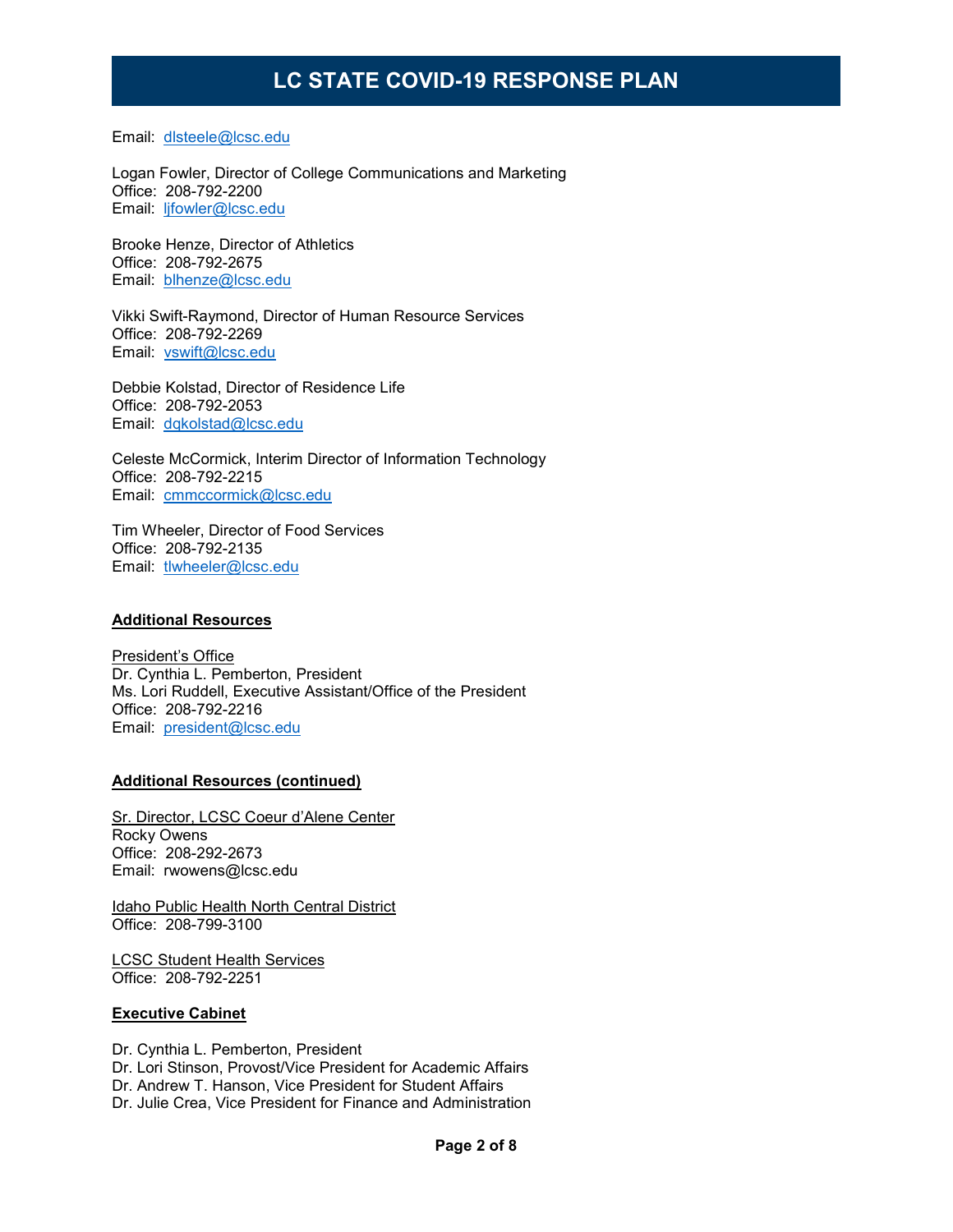#### **Coordination/Communication with the President's Office and Public Health**

The LC State COVID-19 Tactical Group lead is responsible for communicating with the President's Office and Public Health – North Central District throughout the decision-point process and general response outlined in the flowcharts published on the next two pages. The Senior Director of the college's Coeur d'Alene Center will communicate with Public Health – Panhandle District and will communicate with the COVID-19 Tactical Group lead as well.

#### **Returning to Campus**

Upon receiving notice from Public Health or another qualified medical professional, a college employee may return to work. The employee will need to submit documentation to Human Resource Services [\(hr@lcsc.edu\)](mailto:hr@lcsc.edu) verifying the clearance to return to campus.

Upon receiving notice from Public Health or another qualified medical professional, a student may return to normal campus activity including attending classes. The student will need to submit documentation to the Vice President for Student Affairs [\(studentaffairs@lcsc.edu\)](mailto:studentaffairs@lcsc.edu) verifying the clearance to return to normal campus activity including attending classes.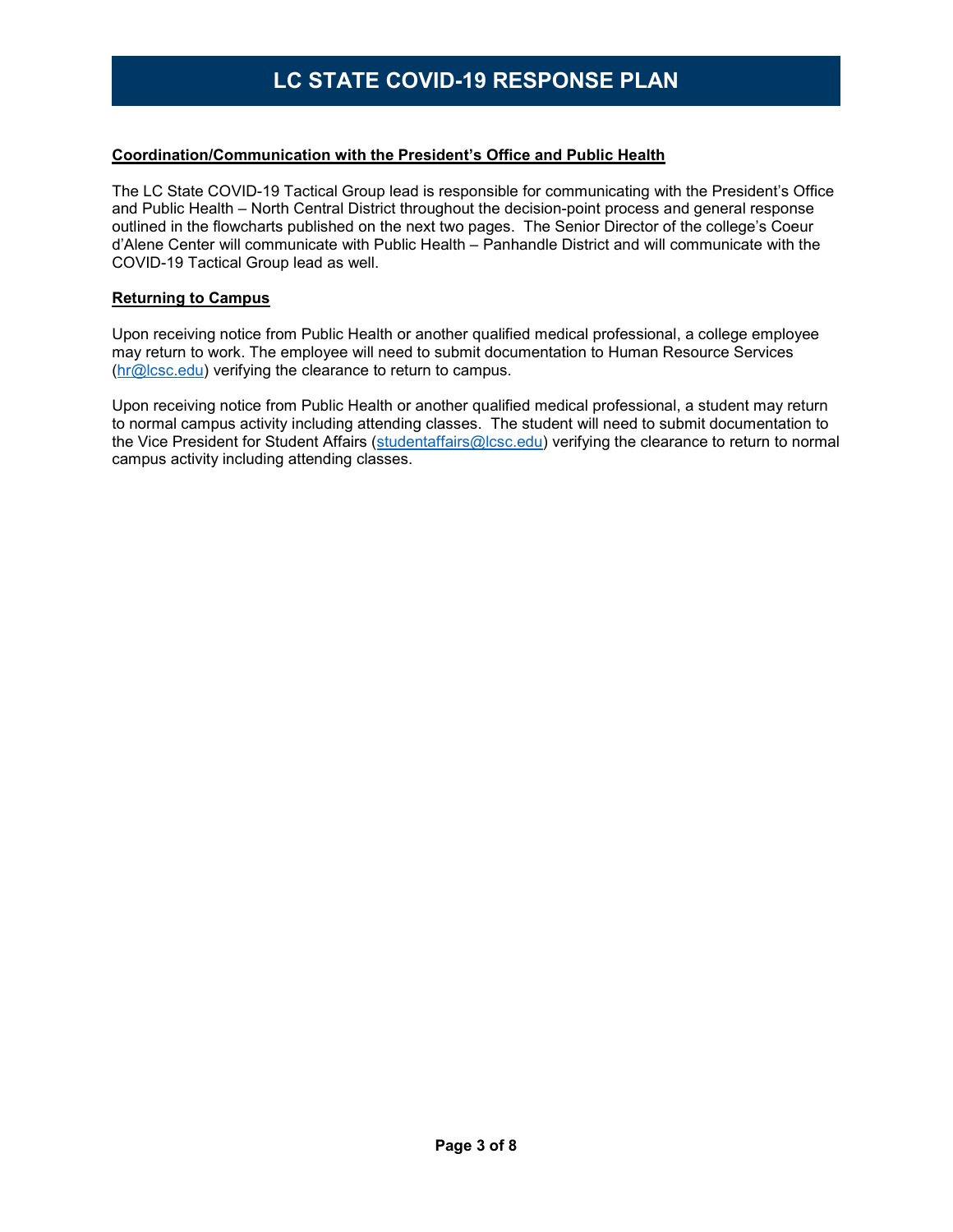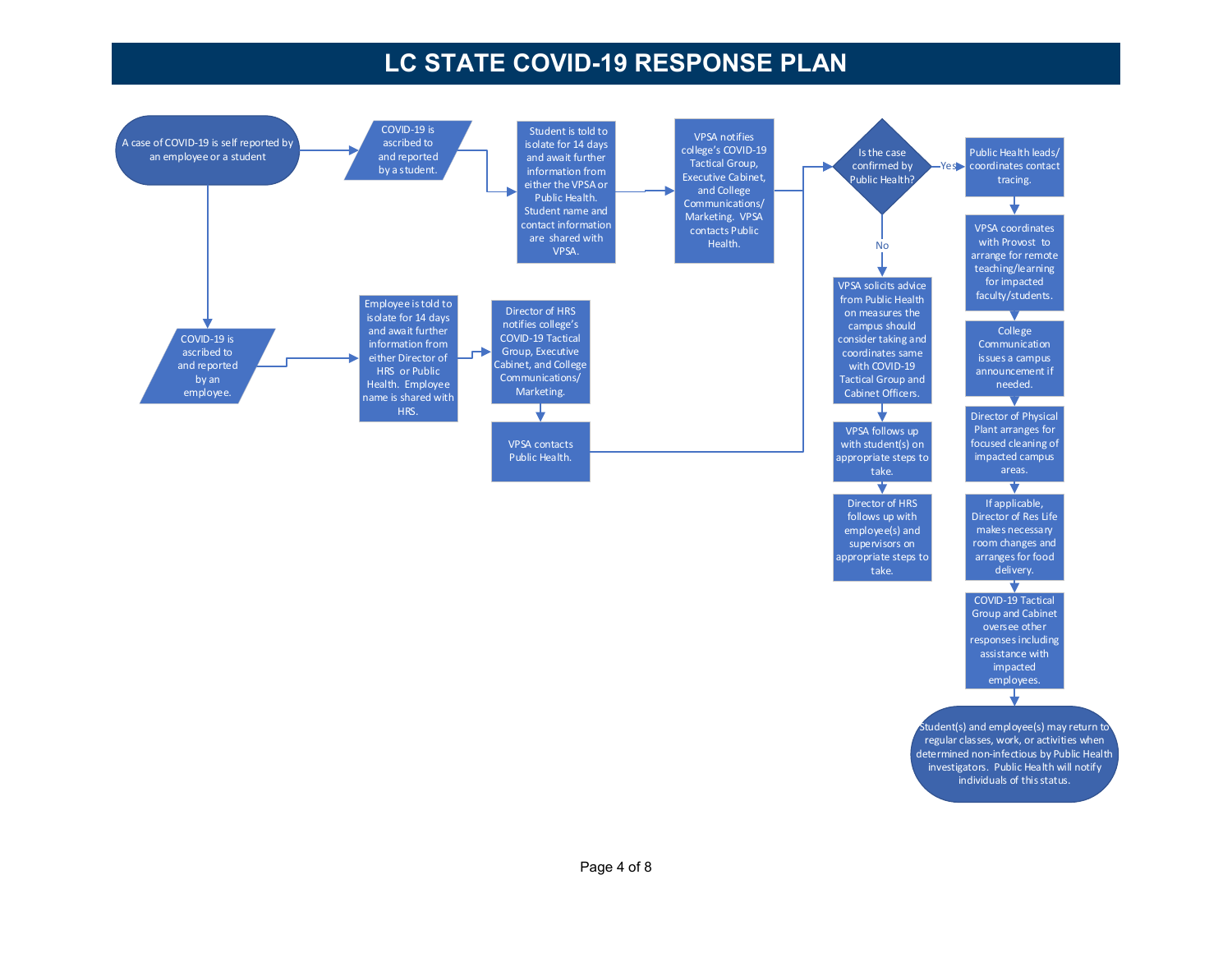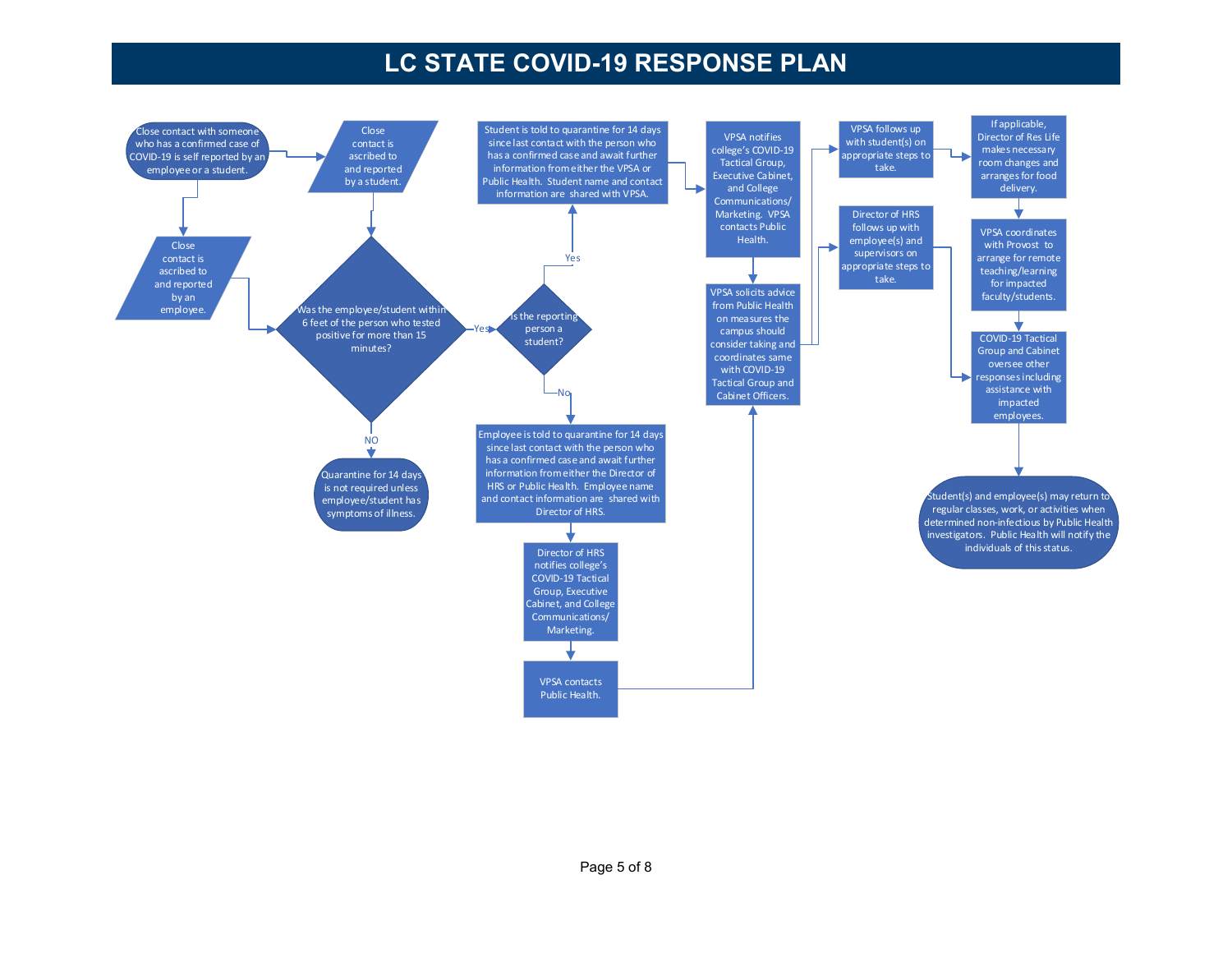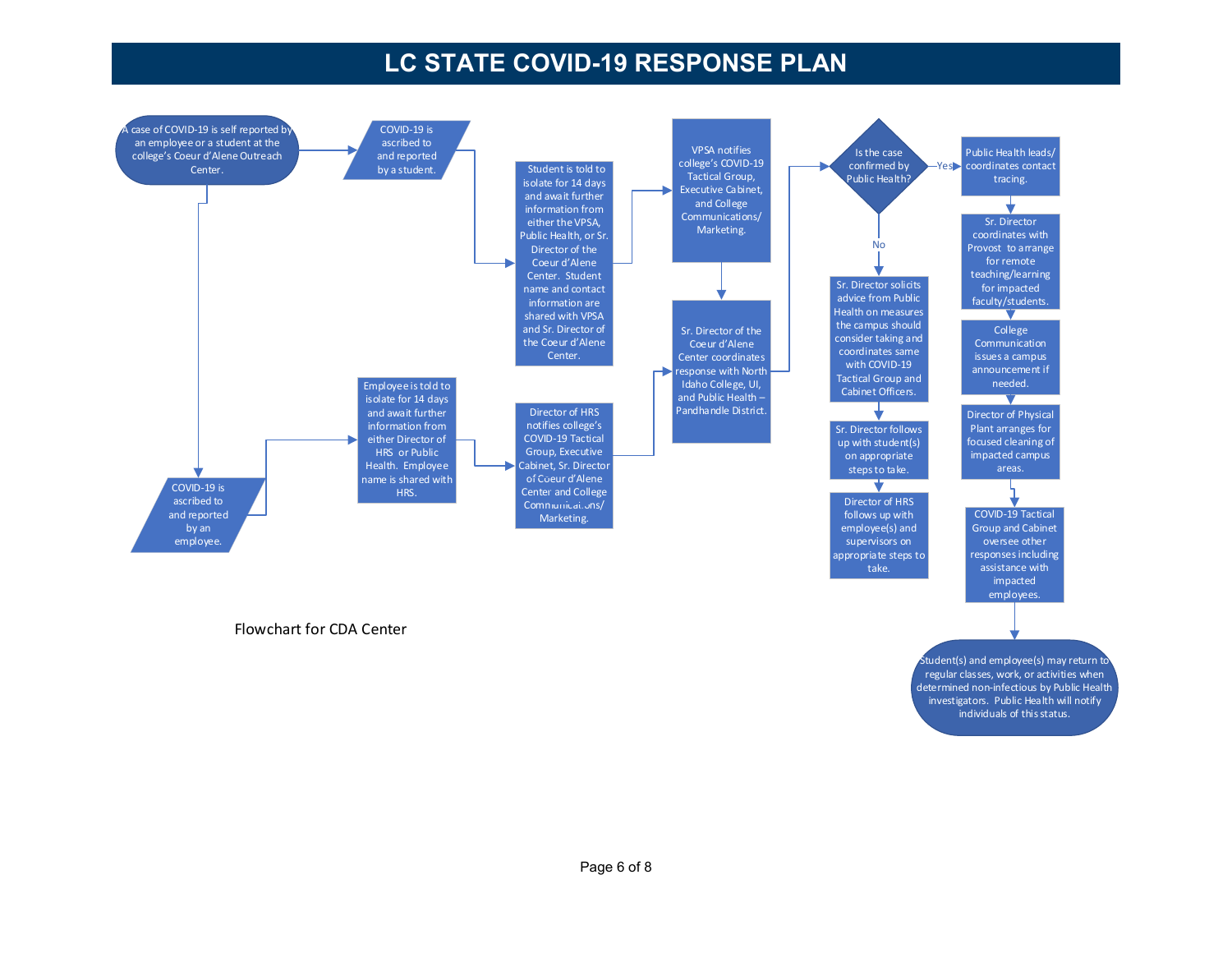